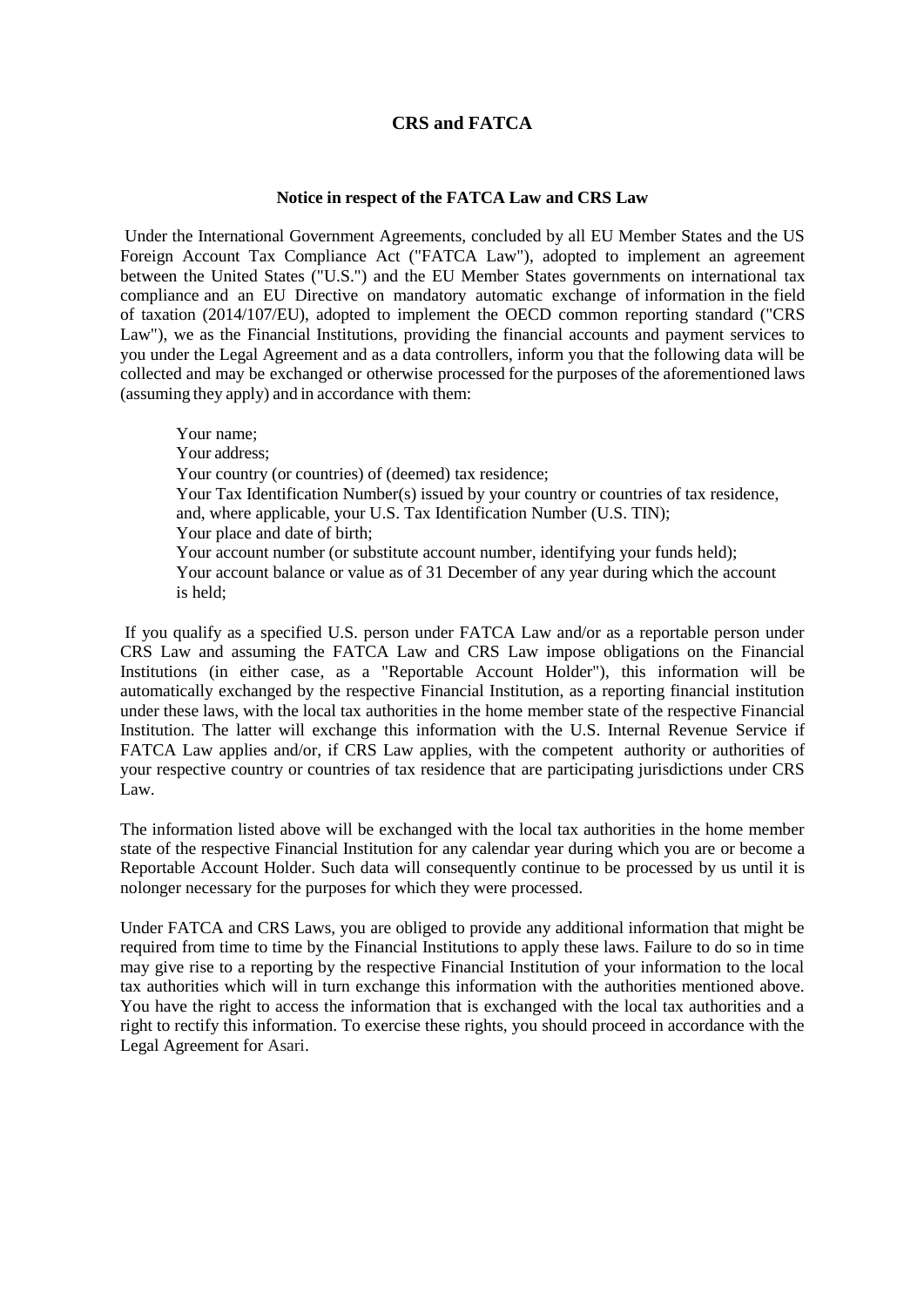References to the FATCA Law and CRS Law include references to any rules based on commonreporting standards agreements that may be applicable under the applicable law as well as any legislation that may amend or replace these rules, laws, and agreements.

#### **About CRS**

Following the implementation of FATCA, the Organisation for Economic Cooperation and Development ("OECD") developed a new global reporting standard for automatic exchange of FinancialAccount information in tax matters, referred to as the Common Reporting Standard ("CRS"). CRS is intended to enable the automatic exchange of information between Participating Jurisdictions.

On a European level, through the adoption of EU Council Directive 2014/107/EU ("DAC2"), the European Union ("EU") effectively incorporated CRS across EU Member States thereby requiring EU tax authorities to automatically exchange information held by Financial Institutions in respect of Financial Accounts that are held by EU residents. DAC2 and CRS were implemented into EPRS European Parliamentary Research Service legislation with effect from February 2021

In line with the CRS requirements, financial institutions in the participating jurisdictions are obliged to obtain certain information from their customers and share this information with the local tax authorities. The intent behind this is to identify the tax residency of customers.

#### **How does this affect me?**

Under the CRS, Asari is required to identify whether you are a tax resident in one country and hold an account in another one. To do this, we need to collect certain information about you and your business and report it to the tax administration.

### **What information will ASARI LTD gather under CRS?**

To ensure convenience and make the process as easy as possible for our clients, we collect all the required information during the registration. In case we need additional details, we will get in touch with you.

## **Why do I need to provide information on my jurisdiction(s) of tax residency?**

Under the CRS, tax authorities require Financial Institutions such as Asari to collect and report information regarding their clients' accounts and tax statuses.

## **Which countries are participating in CRS?**

You can find a full list of the participating countries here: [\(http://www.oecd.org/tax/automatic](http://www.oecd.org/tax/automatic-exchange/crs-implementation-and-assistance/crs-by-)[exchange/crs-implementation-and-assistance/crs-by-](http://www.oecd.org/tax/automatic-exchange/crs-implementation-and-assistance/crs-by-) jurisdiction/).

### **About FATCA**

The Foreign Account Tax Compliance Act ("FATCA"), effective July 1, 2014, is a new legislation introduced by the Unites States Department of Treasury and the U.S. Internal.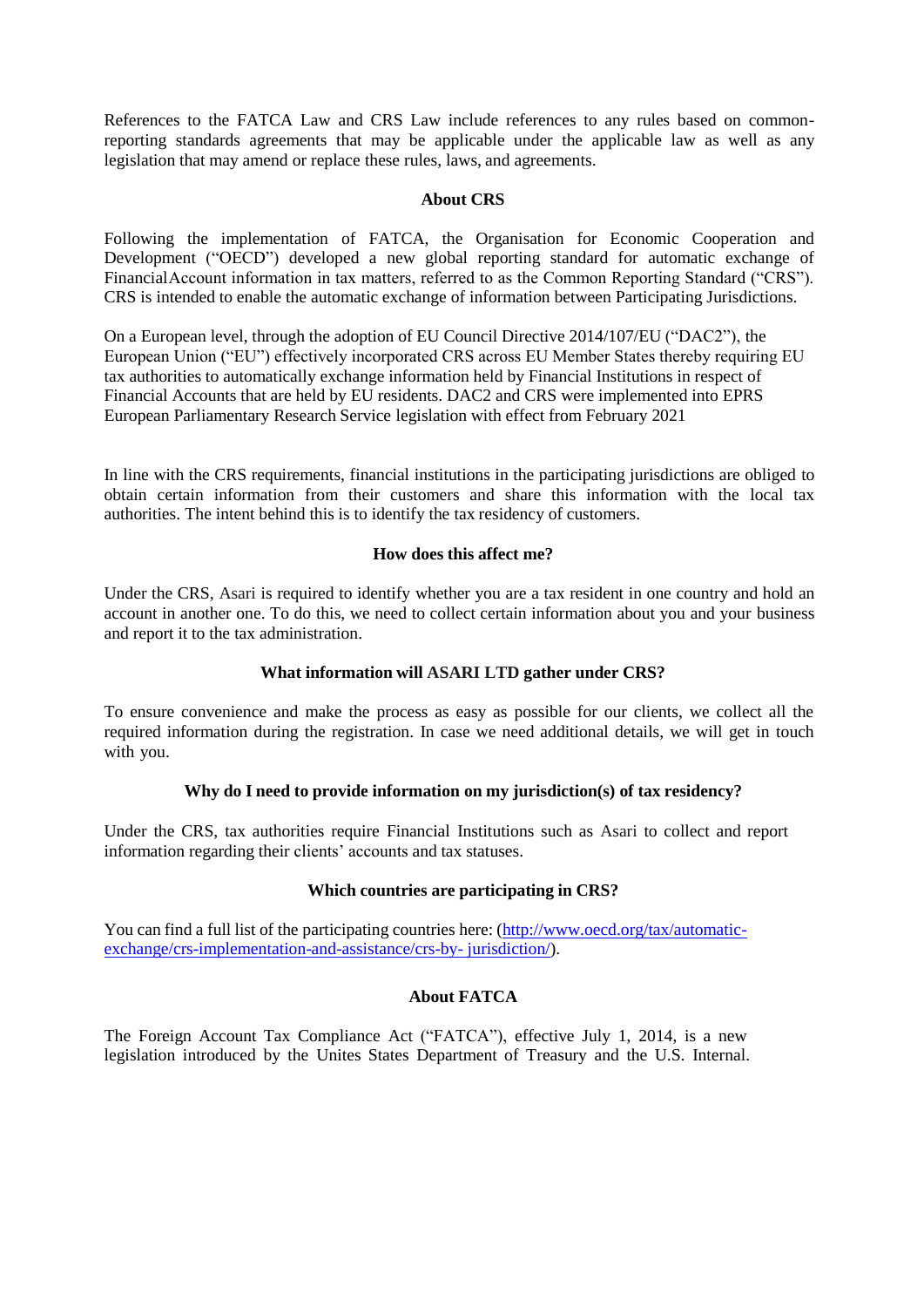Revenue Service ("IRS") to encourage better tax compliance by preventing U.S. Persons from using Asari and other Financial Institutions to avoid U.S. taxation on their income and assets.

In Canada the principles of FATCA have been brought into local laws, pursuant to the Intergovernmental Agreement signed between the Government of the Canada and the Government of the United States of America. Under this Agreement, Asari will be reporting information relating to U.S. accounts to the Inland Revenue Department of Canada.

Asari LTD is committed to being fully FATCA compliant and to confirm its customers' FATCA status. Where necessary, we may have to obtain further information and documentation such as Asari declarations and/or IRS forms, which will enable our customers to declare and confirm their tax status to us for the purpose of FATCA.

The IRS forms that we may ask from you are a self-certification and Asari is not required to verify that any U.S. Tax Identification Number ("TIN") or information supplied by customer is correct.

Where a customer fails to provide when requested further information and documentation to provide a U.S. TIN or evidence of non-U.S. status and the account becomes active, Asari is required to treat such accounts as a Reportable account for FATCA purposes.

Asari makes no guarantee of the accuracy and completeness of the IRS forms and shall not be responsible for any errors nor shall Asari be liable for any loss that results from reliance upon the information provided in the IRS forms and guidance.

Entities that issue payment cards that can be pre-loaded with funds more than \$50,000 to be spent later, such as a pre-paid cards or "e-money" are to be Depository Institutions for the purposes of the FATCA Agreement and therefore have an obligation to report certain information regarding those identified reportable accounts to the Commissioner for Revenue.

### **What is the key difference between CRS and FATCA?**

In fact, FATCA and CRS have similar characteristics because their main goal is to combat tax evasion and create common standards for exchanging information on financial accounts. However, CRS has much broader scope. While FATCA is focused solely on U.S. persons, CRS requires reporting of tax residents of «CRS-participating countries».

### **What is the impact of FATCA?**

Each year, Financial Institutions such as Asari are required to share information on financial accounts of U.S. persons.

### **How do I know if I am affected?**

FATCA legislation will affect both personal and business customers who are treated as a 'US Person' for US tax purposes. The FATCA legislation will also affect certain types of businesses with US owners.